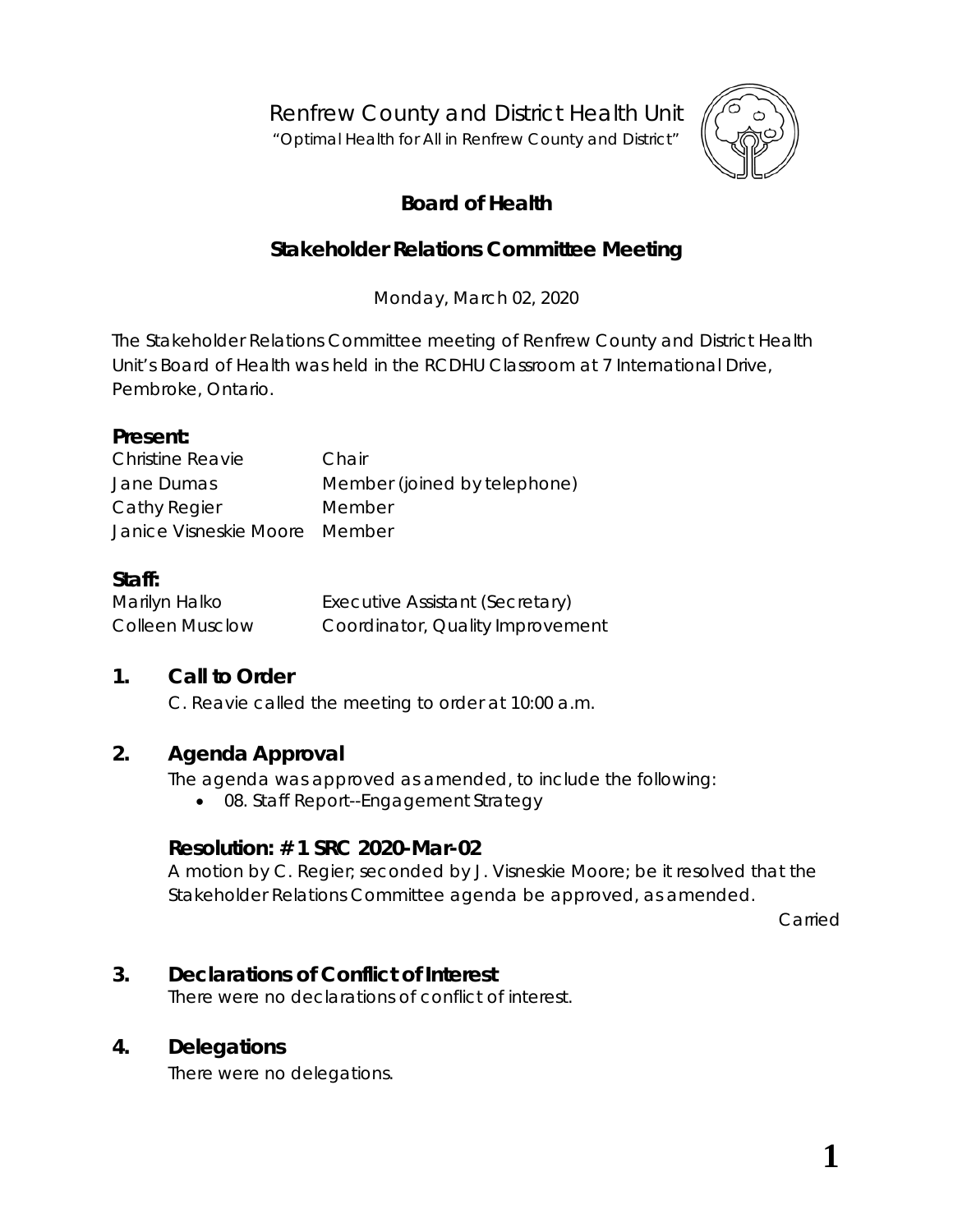#### **5. Minutes of Previous Meeting (Approval)**

a. The Committee approved the meeting minutes for the Stakeholder Relations Committee meeting held on Friday, November 18, 2019.

#### **Resolution: # 2 SRC 2020-Mar-02**

A motion by J. Visneskie Moore; seconded by C. Regier; be it resolved that the minutes for the Stakeholder Relations Committee meeting held on Monday, November 18, 2019, be approved, as presented.

Carried

#### **6. Business Arising**

N/A

## **7. Correspondence**

The Committee reviewed and discussed the correspondence shown in the table below and recommended the following *Action*(s) to the Board:

|    | Subject:                                                               | From:                              | Action:                                       |
|----|------------------------------------------------------------------------|------------------------------------|-----------------------------------------------|
| a. | Endorsement of<br>Correspondence re:<br>Vaping                         | • City of Hamilton                 | receive as<br>information *                   |
| b. | 2020 Municipal Cost<br><b>Share of Public Health</b><br><b>Funding</b> | • Eastern Ontario Public<br>Health | recommend that<br>Board support<br>the motion |

It was noted that the Secretary forwarded an email to Board Members on Friday, February 28, 2020, regarding the Ministry of Health's announcement for a proposal of new regulations to further restrict youth access to vapour products in Ontario—*[Ontario Protecting Children and Youth](http://portal.rcdhu.com/board/wp-content/uploads/2019/10/07.-o.-Protecting-Youth-from-the-Dangers-of-Vaping.pdf) from Dangers of [Vaping](http://portal.rcdhu.com/board/wp-content/uploads/2019/10/07.-o.-Protecting-Youth-from-the-Dangers-of-Vaping.pdf)*.

#### **Resolution: # 3 SRC 2020-Mar-02**

A motion by J. Visneskie Moore; seconded by C. Regier; be it resolved that the Stakeholder Relations Committee recommend that the Board support the motion from EOHU regarding 2020 municipal cost share of Public Health funding dated Feb12/2020.

Carried

## **8. Staff Reports**

Community and Stakeholder Engagement Strategy Update C. Musclow provided a *[Community and Stakeholder Engagement](http://portal.rcdhu.com/board/wp-content/uploads/2020/02/Appendix-B-Community-and-Stakeholder-Engagement-Strategy-RCDHU.pdf) Strategy*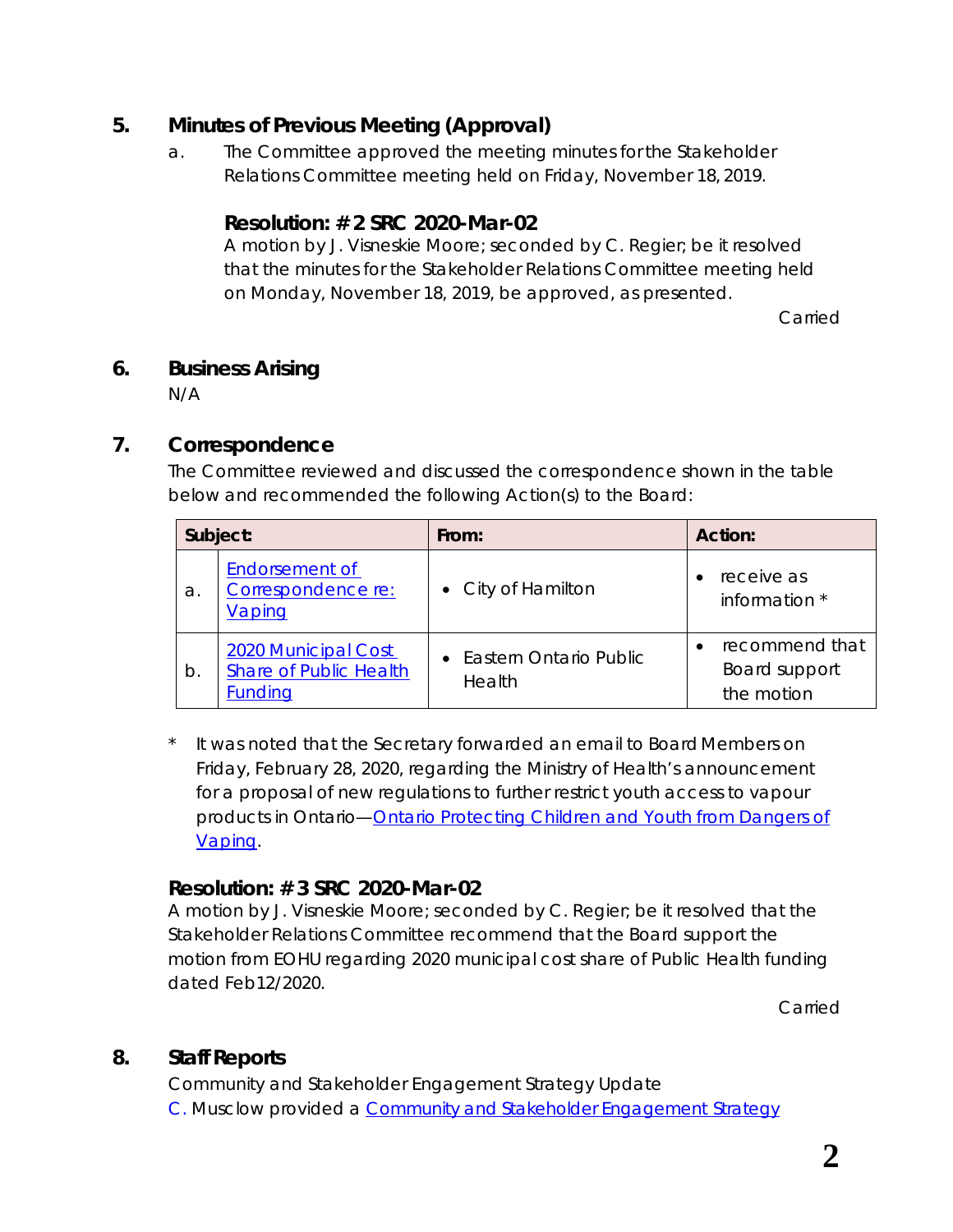*[Update](http://portal.rcdhu.com/board/wp-content/uploads/2020/02/Appendix-B-Community-and-Stakeholder-Engagement-Strategy-RCDHU.pdf)*, assessing where RCDHU is at the beginning of 2020, with a focus on priorities for the rest of the year.

Since 2017, the Board has received a quarterly Community and Stakeholder Engagement Strategy Report.

The Committee received an update for 2020 that included the following components:

- 1. Raise Awareness
- 2. Ensure Involvement—to help build internal capacity
- 3. Evaluate Working Relationships—with a reference to the *[Report: Community](http://portal.rcdhu.com/board/wp-content/uploads/2021/02/11.-a.-RCDHU-Report-Community-Engagement-Review-October-2018.pdf)  [Engagement Review—October 2018](http://portal.rcdhu.com/board/wp-content/uploads/2021/02/11.-a.-RCDHU-Report-Community-Engagement-Review-October-2018.pdf)*.

The following five recommendations came out of the *Community Engagement Review* to guide RCDHU's work:

- 1. Inform
- 2. Consult
- 3. Collaborate
- 4. Involve
- 5. Empower.

Recommended requirements for effective community engagement include:

- 1. Communication, Information and Sharing Resources
- 2. Integrated Planning
- 3. Providing Education on a Public Health Topic/Issue
- 4. Planning an Initiative or Program
- 5. Project Advisory Committee/Group.

The Committee Chair will arrange to invite Melissa Botz, Coordinator, Communications and Emergency Preparedness to the next meeting, for updates on RCDHUs involvement in social media.

#### **9. New Business**

Consistent messaging for:

a. Public Health Modernization

On Friday, February 28, 2020, Heather Daly sent a--*General Staff Information Update*—to all RCDHU Staff Members, that included updates on the following topics:

- Public Health Modernization
- Media Reports—RCDHU and Modernization
- 2020 Annual Service Plan & Budget.